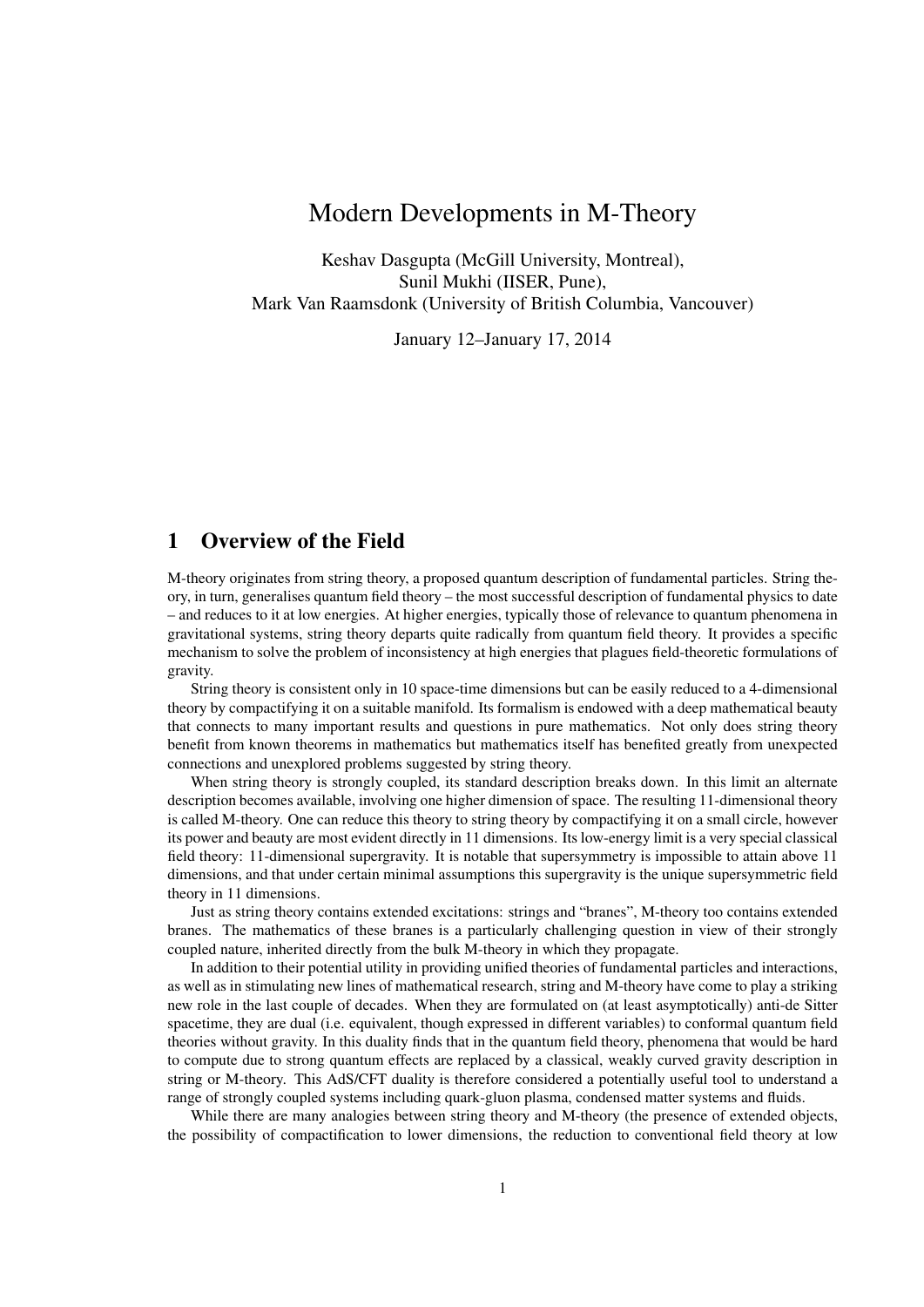energies, the existence of dualities with conformal field theories and the connection to beautiful mathematical structures) it is almost always the case that M-theory is more difficult to study, largely because of its lack of a small coupling constant in which to perturb. As a consequence, progress in M-theory has tended to proceed at a limited pace. However from time to time, dramatic new results have emerged. This accounts for the special appeal of M-theory to a subset of the string theory community and provides a motivation to hold a focused meeting about it.

## 2 Recent Developments and Open Problems

Since 2007-2008 there have been striking developments in the construction of the previously unknown field theory on multiple membranes in M-theory. Families of field theories of Chern-Simons type were shown by Bagger and Lambert and independently by Gustavsson to posses maximal superconformal symmetries which made them strong candidates for field theories on multiple parallel membranes. This theory relied on a mathematical structure called "3-algebras". Further analysis of this BLG theory by other authors revealed that in fact it can be reduced to ordinary Chern-Simons-type theory albeit in a particular combination that preserves parity. It was argued that BLG theory describes multiple membranes on orbifold spaces where the rank k of the orbifold group is given by the level of the Chern-Simons field theory. At the particular value  $k = 1$  the orbifold is absent, and then the theory should describe membranes in flat space. It was also shown that via a novel version of the Higgs mechanism, these theories on the Higgs branch acquire Yang-Mills gauge fields with a fully dynamical gauge field, enabling their comparison with D2-brane theories to which M2-branes reduce in certain limits. Eventually it was realised that BLG theory cannot describe more than two M2-branes and this led to a fresh search for a theory possessing all or most of its relevant properties but allowing for an arbitrary parameter  $N$  labeling the number of branes. In a notable breakthrough, Aharony, Bergman, Jafferis and Maldacena, obtained such a theory by reducing the required manifest symmetries. This theory was explicitly proved, via a brane construction, to describe multiple M2-branes. These new developments have illuminated aspects of M-theory and also provided new insights into the dynamics of 2+1 dimensional quantum field theories and their integrability.

Among the open problems involving M-theory membranes, one can list a better understanding of the strongly coupled limit (absence of the orbifold), the construction of compactifications in which these branes arise, as well as verification of the integrability of the field theory and its role within the AdS/CFT context.

Considerable work has also gone into the construction of the M5-brane field theory, but with comparatively less success. In this case, apart from the strongly coupled nature of the field theory, there is the additional issue of a self-dual tensor field. Even at the abelian level such a field does not admit a covariant Lagrangian. Attempts to formulate M5-brane field theories have attempted to circumvent this problem in various ways, for example by using non-self-dual tensor fields and imposing self-duality as an auxiliary condition at a later stage, and/or by relaxing the requirement of manifest Lorentz invariance. Interesting relations have been proposed between M5-branes and the 3-algebra structures that describe M2-branes. A striking conjecture due to Douglas and to Lambert, Papageorgakis and Schmidt-Sommerfeld identifies M5-brane field theory as the strongly coupled limit of supersymmetric Yang-Mills theory in 5 dimensions, locating the extra degrees of freedom that (among other things) render the theory superconformal in 6d within the soliton sector of the 5d theory.

While M2 and M5 branes have been the primary focus of study in recent years, there have been attempts to study M-theory directly in the bulk and these have had some partial success. Attempts to define M-theory nonperturbatively were made over a decade ago using matrices. This led to several related descriptions, the primary one being that of a matrix quantum mechanics based on the D0-brane of type IIA string theory, and others corresponding to 2d matrix string theories or 0d random matrix models. These approaches were later subsumed into the AdS/CFT correspondence but they have their own appeal. One would like to understand degree of validity of such descriptions as well as the symmetries and dynamics of M-theory that follow from them.

Higher-derivative corrections to the low-energy effective action of M-theory have an intricate and beautiful mathematical structure. Much work in recent years has been devoted to the explicit computation of these corrections. Open problems in this area involve not merely computing higher-order corrections, but rather gaining an insight into large classes of computable corrections using profound mathematical tools.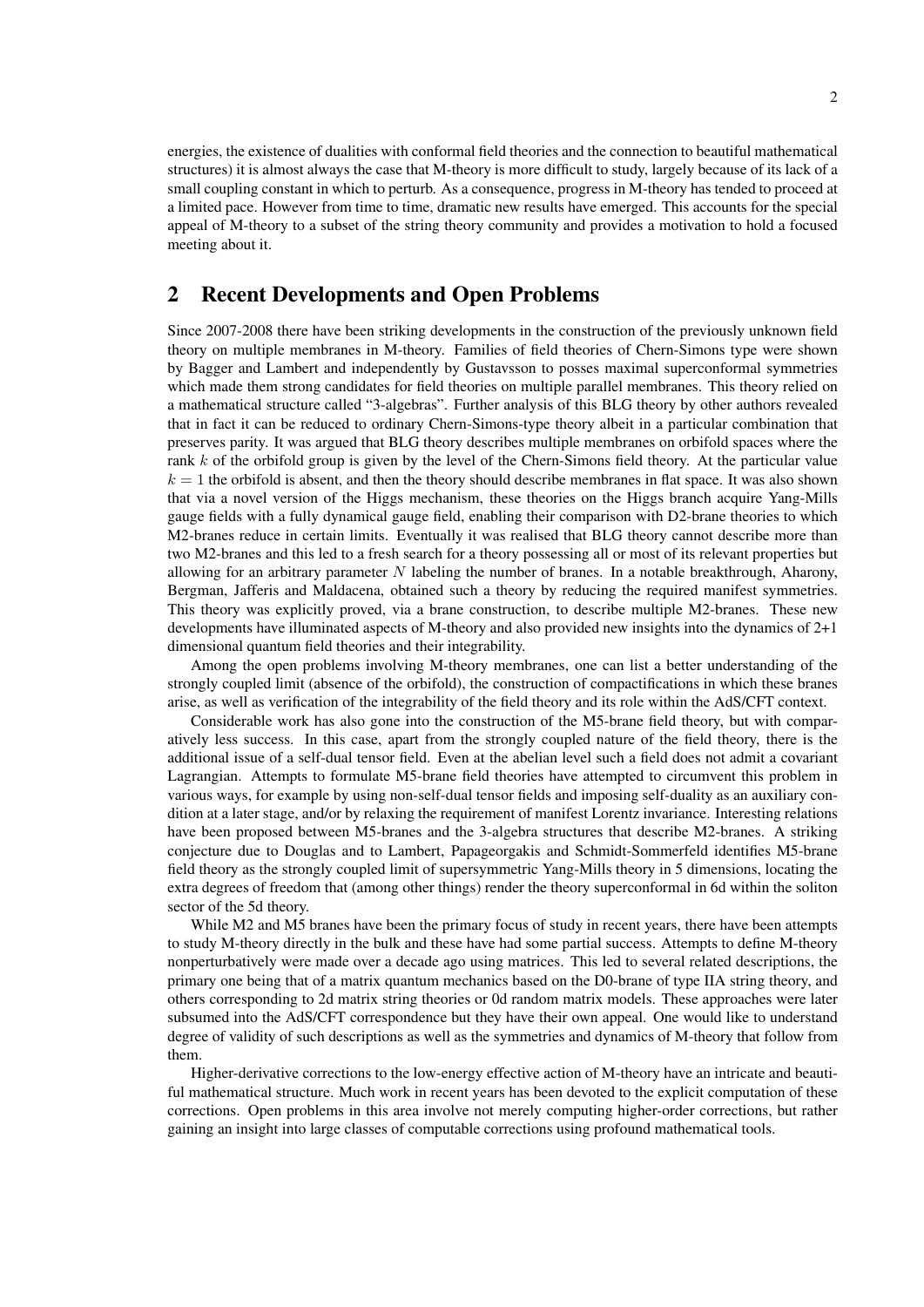The construction of superconformal quantum field theories in dimension 4 and lower by wrapping M5 branes on Riemann surfaces and other manifolds, dates from the early days of M-theory. The recent work of Gaiotto and others has brought about dramatic progress, illuminating the dualities and other dynamical aspects of a wide variety of SCFT's and providing a powerful way to construct new ones. This subject is growing, with many different perspectives coming from various directions like type IIA string theory and F-theory.

A relatively recent approach to M-theory involves concepts like generalised geometry and doubled field theory, in which the U-duality symmetries of M-theory are manifest. Finding the symmetries, backgrounds and the geometric governing principle behind doubled field theory are all key open problems.

# 3 Presentation Highlights

#### 3.1 M2-branes

In the presentation "Exact results and non-perturbative effects in M-theory", Marcos Marino computed the partition function of M2-branes (ABJM theory) on a three-sphere by localization in terms of a matrix integral, resulting in a derivation of the  $N^{\frac{3}{2}}$  behavior for a theory of M2-branes. This partition function was found to contain more information including non-perturbative, exponentially small effects at large N. These effects correspond to non-perturbative corrections due to worldsheet and membrane instantons in string theory/Mtheory. The resulting expansion highlights the important role of membrane instantons. The corrections due to them can be studied in the Fermi gas approach to the partition function, and are encoded in a system of integral equations of the TBA type. A semi-classical expansion of this system in the ABJM coupling  $k$  was studied, corresponding to the strong coupling expansion of the type IIA string. Using these semi-classical results, he verified conjectures for the form of the one-instanton correction at finite k proposed by Hatsuda, Moriyama and Okuyama (HMO), based on a conjectural cancellation of divergences between worldsheet instantons and membrane instantons. Analytic expressions in  $k$  were proposed for the full two-membrane instanton correction and for higher-order non-perturbative terms. These pass many consistency checks and provide further evidence for the HMO mechanism. On the mathematical side, the above non-perturbative effects turn out to be connected to topological string theory and its refinements, and to the quantization of algebraic curves.

Stefano Kovacs presented new results on monopole operators in M2-brane theory. Using the AdS/CFT correspondence he presented a proposal for studying the ABJM duality in a genuinely M-theoretic regime. By focussing on a large angular momentum sector, the field theory was studied in a regime in which the gravitational background is eleven-dimensional and the physical states correspond to M2-brane excitations. On the gravity side this sector is well approximated by the pp-wave matrix model, which is weakly coupled. The spectra computed on the two sides were found to agree at leading order, thus verifying the validity of the ABJM duality beyond the previously considered type IIA limit and also providing a new test of the matrix model approach to M-theory.

Bent Nilsson considered topologically gauged BLG: matter/Chern-Simons gauge theory with  $N = 8$  superconformal symmetry coupled to conformal supergravity. His presentation highlighted the discovery of new features like SO(N) gauge groups for any N (instead of the SO(4) in BLG) and Higgsing to topologically massive supergravity and a number of possible "critical" backgrounds. Such results were first found in topologically gauged ABJM/ABJ theory with indications of a "sequential AdS/CFT".

### 3.2 M5-branes

Seok Kim addressed the problem of computing superconformal indices for M5-brane field theories. Starting with maximally supersymmetric Yang-Mills theory in 5d on  $CP_2 \times S^1$ , he was able to count the BPS local operators of the 6d theory. In a closely related approach, Kimyeong Lee explored the 6d (1,0) and (2,0) superconformal field theories on  $R \times S^5/Z_k$  via supersymmetric 5d theories on  $CP_2 \times R$ . The index computed by these authors agreed with the large-N supergravity index on  $AdS_7 \times S^4$  at low energies, and also yielded the negative 'Casimir energy' with an  $N^3$  scaling which was previously calculated from a QFT on  $S^5$ .

Costis Papageorgakis examined soliton contributions to perturbative amplitudes in field theory, in the context of the proposed 5d-6d correspondence that conjectures M5-brane field theory to be the strongly coupled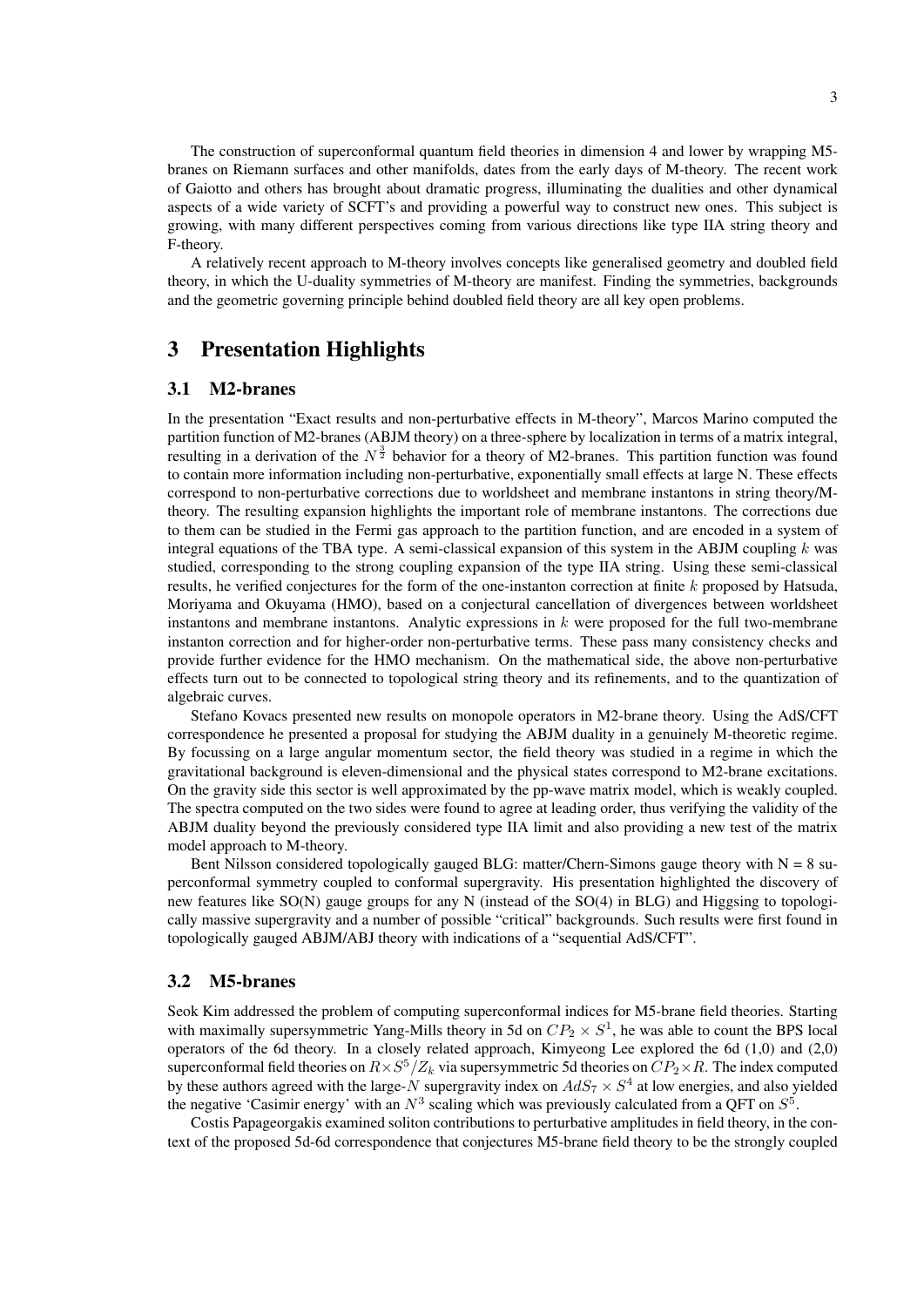limit of 5d Yang-Mills with the desired additional excitations coming from instanton-solitons. This was done by investigating the conditions under which the calculation of a matrix element in the quantum mechanics on the soliton moduli space leads to exponential suppression. In turn, this suggests that the instanton-solitons of 5d supersymmetric Yang-Mills theory will not be suppressed, supporting the proposed correspondence. The same correspondence was discussed by Neil Lambert in a Euclidean context, wherein he proposed that the 5d theory exhibits a hidden time-like dimension.

In a different approach to multiple M5-branes, Chong-Sun Chu put forward a non-abelian self-duality equation in six-dimensions. This led to a proposal for the equation of motion of the 3-form field strength. He discussed how the solutions of these equations have properties that match precisely with the physics of the M5-branes system obtained from other analysis, such as 11 dimensional supergravity and string theory. Dmitri Sorokin presented an alternate approach in which the six-dimensional worldvolume is subject to a covariant split into 3+3 directions by a triplet of auxiliary fields. He discussed the relation of this action to the original form of the M5-brane action and to a Nambu–Poisson 5–brane action based on the Bagger–Lambert– Gustavsson model with the gauge symmetry of volume preserving diffeomorphisms.

#### 3.3 Mathematical structures in M-theory

In his presentation "Mathieu moonshine, umbral moonshine and M5-branes", Jeff Harvey related umbral moonshine to the Niemeier lattices: the 23 even unimodular positive-definite lattices of rank 24 with nontrivial root systems. A finite group was attached to each Niemeier lattice by considering a naturally defined quotient of the lattice automorphism group. For each conjugacy class of each of these groups, a vector-valued mock modular form was identified whose components coincide with mock theta functions of Ramanujan in many cases. This then led to the umbral moonshine conjecture, stating that an infinite-dimensional module is assigned to each of the Niemeier lattices in such a way that the associated graded trace functions are mock modular forms of a distinguished nature. These constructions and conjectures include the Mathieu moonshine conjecture that has been of particular interest in the mathematical physics community in recent times. This analysis also highlights a correspondence between genus zero groups and Niemeier lattices. As a part of this relation it was recognised that the Coxeter numbers of Niemeier root systems with a type A component are exactly those levels for which the corresponding classical modular curve has genus zero. In a related development he studied perturbative BPS states in the near-horizon background of two Neveu-Schwarz fivebranes in type IIA superstring theory compactified on  $K3 \times S^1 \times R^1$ . The brane world-volume wraps the  $K3 \times S^1$  factor. He obtained a simple expression for the spacetime helicity supertrace in terms of the completion of the mock modular form  $H^{(2)}(\tau)$ . This form appears in studies of the decomposition of the elliptic genus of K3 surfaces into characters of the  $N = 4$  superconformal algebra and manifests a moonshine connection to the Mathieu group  $M_{24}$ .

On the same topic, the presentation of Callum Quigley discussed the extension of the Mathieu moonshine conjectures to  $N = 2$  string compactifications. In this context it was shown that dimensions of  $M_{24}$  representations appear in the new supersymmetric index of heterotic strings on  $K3 \times T_2$  and the Gromov-Witten invariants of their type IIA duals. He reported on work in progress to relate these results to the elliptic genus of a wrapped M5-brane. The dimensions of  $M_{24}$  representations appear very naturally again in the type IIA context, but now as counting the degeneracies of D4−D2−D0 bound states (i.e. the Donaldson-Thomas invariants).

#### 3.4 Superconformal field theory

The presentation by Leonardo Rastelli: "The superconformal bootstrap program", outlined the modern bootstrap program for four-dimensional theories with extended superconformal symmetry. He found "minibootstrap" equations for supersymmetric quantities, which can be solved analytically, and full-fledged bootstrap equations for non-protected quantities, which can be studied numerically. The entire program relies on general symmetry principles, with no need for "fields" or Lagrangians. The latter part of the talk focused on the numerical results of the  $N = 4$  bootstrap and on their interpretation in  $N = 4$  supersymmetric Yang-Mills theory. Consistency of the four-point function of the stress-energy tensor multiplet was used to impose significant upper bounds for the scaling dimensions of unprotected local operators as functions of the central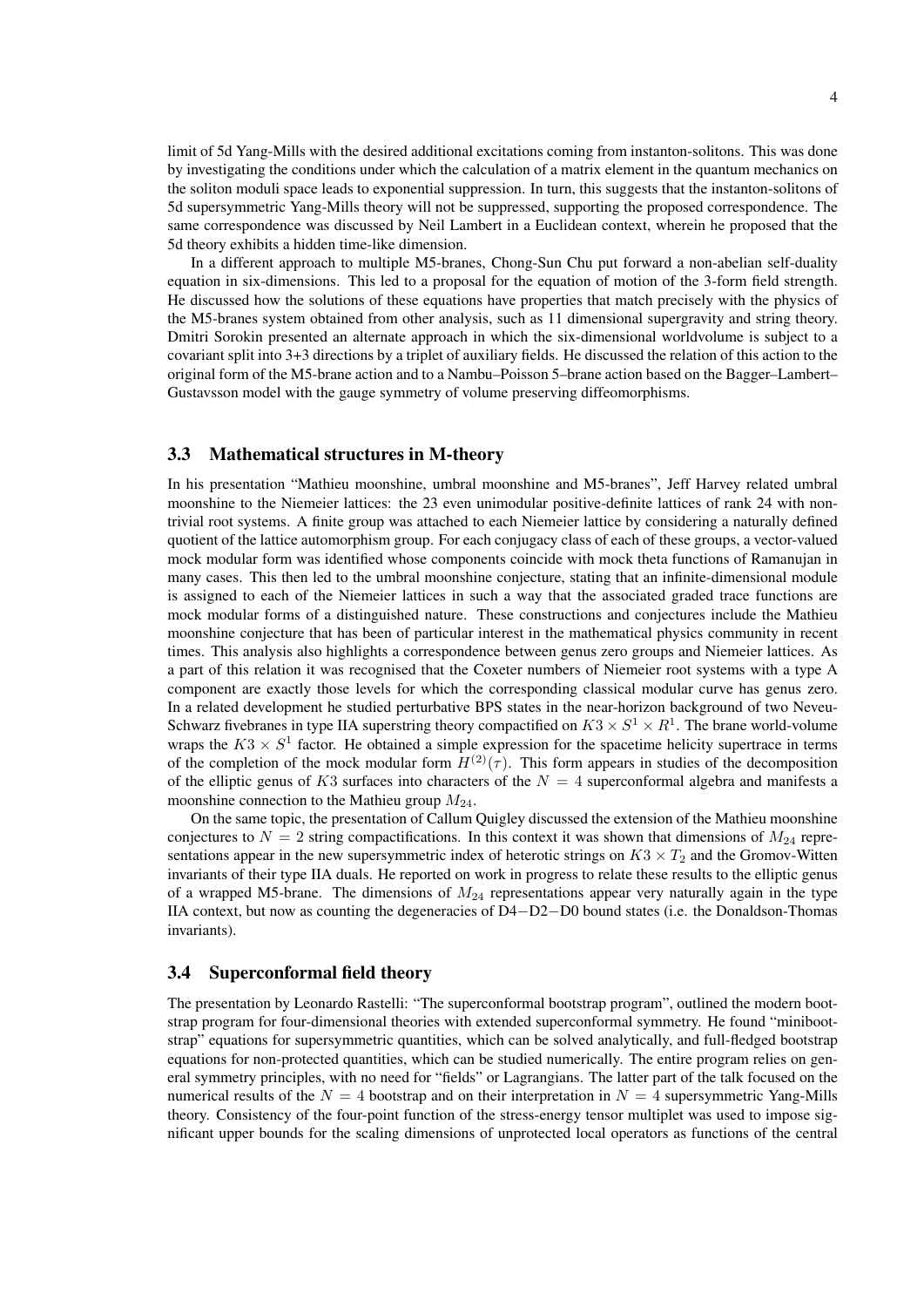charge. At the threshold of exclusion, a particular operator spectrum was singled out by the bootstrap constraints. For large values of the central charge, this was compared and found to be compatible with that of supergravity in  $AdS_5 \times S^5$ . For finite central charge it was conjectured that the extremal spectrum is that of  $N = 4$  SYM at an S-duality invariant value of the complexified gauge coupling.

#### 3.5 Higher-spin gravity

In her presentation "Wilson lines in higher spin gravity", Alejandra Castro reviewed the interpretation of Wilson line operators in the context of higher spin gravity in 2+1 dimensional field theories and holography. She showed how a Wilson line encapsulates the thermodynamics of black holes and provides an elegant description of massive particles. This opens a new window of observables which can probe the true geometrical nature of higher spin gravity. Another presentation on higher spins, by Bengt Nilsson, reviewed the coupling of conformal supergravity to CFTs in three dimensions with eight supersymmetries. The so obtained SO(N) models have a new kind of scalar potential that gives rise to a number of possible background geometries. These are specified by a sequence of values for the parameters in the standard topologically massive gravity action that arises after the conformal symmetry breaking. Solutions corresponding to these values were identified, all of which are critical or special in some sense.

#### 3.6 Supergravity solutions

Alessandro Tomasiello presented a seminar on all  $AdS_7$  solutions of type- II supergravity. Generalising the important  $AdS_7 \times S^4$  solutions (and their orbifolds) in M-theory, he described new  $AdS_7$  supersymmetric solutions in type II supergravity with Romans mass (which does not lift to M-theory). His classification started from a pure spinor approach reminiscent of generalized complex geometry, this determined uniquely the form of the metric and fluxes, up to solving a system of ODE's. His presentation concluded with some work in progress about the  $CFT_6$  duals to these solutions.

### 3.7 Higher-derivative corrections in M-theory

String scattering amplitudes, Feynman diagrams and M- theory and the relations between them were surveyed in the presentation of Michael Green. One class of recent computations involved the determination of explicit expressions for one-loop five-supergraviton scattering amplitudes in type II superstring theories using the pure spinor formalism. The type IIB amplitude was expressed in terms of a doubling of a ten-dimensional super Yang–Mills tree amplitude. A series of terms in the effective action of the schematic form  $D^{2k}R^5$  for  $0 \leq k \leq 5$  (where R is the Riemann curvature) were evaluated. Comparison with earlier analyses of the tree amplitudes and of the four-particle one-loop amplitude gave rise to an interesting extension of the action of SL(2,Z) S-duality on the moduli-dependent coefficients in the type IIB theory. The investigation also covered closed-string five-particle amplitudes that violate conservation of the U(1) R-symmetry charge and are forbidden in supergravity. Their low energy expansion was found to match the predictions of S-duality. For the six-point function it was shown that the analytic parts of the  $R^6$  and  $D^4R^6$  interactions vanish in the ten-dimensional effective action, but not in lower dimensions.

Anirban Basu presented his results on constraining gravitational interactions in the M-theory effective action. Based on assumptions about the structure of supersymmetry, he was able to obtain the expressions for certain non-BPS operators in the effective action, part of the structure of which is fixed by superstring perturbation theory.

### 4 Outcome of the Meeting

The seminars and deliberations at this meeting were very successful in highlighting the outstanding open problems in the field and proposing new avenues to explore them. Discussions on topics like world-volume